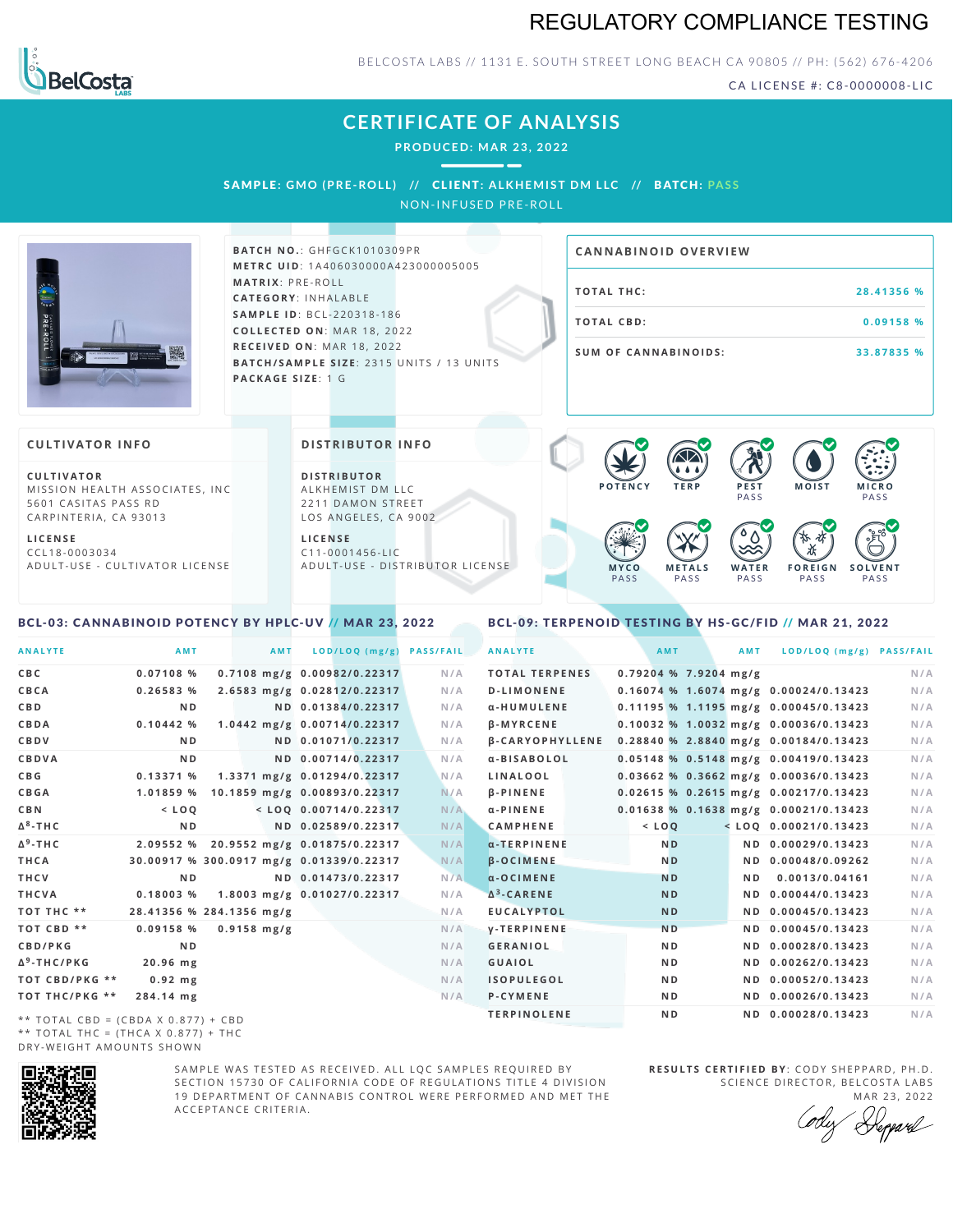# REGULATORY COMPLIANCE TESTING

#### <span id="page-1-0"></span>BCL-13: PESTICIDE TESTING BY GC/MS // MAR 22, 2022

| <b>ANALYTE</b>         | LIMIT         | AMT $(\mu g/g)$ | LOD/LOQ (µg/g)  | <b>PASS/FAIL</b> |
|------------------------|---------------|-----------------|-----------------|------------------|
| <b>CAPTAN</b>          | $0.7 \mu g/g$ | N <sub>D</sub>  | 0.03147/0.09531 | <b>PASS</b>      |
| <b>CHLORDANE</b>       | Any amt       | N <sub>D</sub>  |                 | <b>PASS</b>      |
| <b>CHLORDANE CIS</b>   |               | ND.             | 0.01113/0.03375 | N/A              |
| <b>CHLORDANE TRANS</b> |               | N <sub>D</sub>  | 0.01065/0.03219 | N/A              |
| <b>CHLORFENAPYR</b>    | Any amt       | N <sub>D</sub>  | 0.02399/0.07264 | <b>PASS</b>      |

| <b>ANALYTE</b>                      | LIMIT         | $AMT (\mu g/g)$ | $LOD/LOQ$ ( $\mu g/g$ ) | <b>PASS/FAIL</b> |
|-------------------------------------|---------------|-----------------|-------------------------|------------------|
| <b>CHLORPYRIFOS</b>                 | Any amt       | N D             | 0.01119/0.03398         | <b>PASS</b>      |
| <b>DICHLORVOS</b>                   | Any amt       | ND.             | 0.01179/0.03572         | <b>PASS</b>      |
| <b>METHYL PARATHION</b>             | Any amt       | ND.             | 0.01352/0.04099         | <b>PASS</b>      |
| PENTACHLORONI-<br><b>TROBENZENE</b> | $0.1 \mu g/g$ | ND.             | 0.01406/0.04266         | <b>PASS</b>      |
|                                     |               |                 |                         |                  |

### BCL-05: RESIDUAL PESTICIDE ANALYSIS BY LC-MS/MS ESI // MAR 22, 2022

| <b>ANALYTE</b>             |               | LIMIT $AMT (\mu g/g)$ | LOD/LOQ (µg/g) | <b>PASS/FAIL</b> | <b>ANALYTE</b>          |               | LIMIT AMT $(\mu g/g)$ | LOD/LOQ (µg/g) PASS/FAIL |             |
|----------------------------|---------------|-----------------------|----------------|------------------|-------------------------|---------------|-----------------------|--------------------------|-------------|
| ABAMECTIN                  | $0.1 \mu g/g$ | ND                    | 0.01153/0.04   | <b>PASS</b>      | METALAXYL               | $2 \mu g/g$   | N D                   | 0.00503/0.02             | <b>PASS</b> |
| <b>ACEPHATE</b>            | $0.1 \mu g/g$ | N D                   | 0.00368/0.02   | <b>PASS</b>      | <b>METHIOCARB</b>       | Any amt       | N D                   | 0.00503/0.02             | PASS        |
| <b>ACEQUINOCYL</b>         | $0.1 \mu g/g$ | N D                   | 0.00417/0.02   | <b>PASS</b>      | METHOMYL                | 1 $\mu$ g/g   | N D                   | 0.00494/0.02             | PASS        |
| <b>ACETAMIPRID</b>         | $0.1 \mu g/g$ | N D                   | 0.00464/0.02   | <b>PASS</b>      | <b>MEVINPHOS</b>        | Any amt       | N D                   |                          | PASS        |
| <b>ALDICARB</b>            | Any amt       | N D                   | 0.01109/0.04   | <b>PASS</b>      | <b>MEVINPHOSI</b>       |               | N D                   | 0.00163/0.0084           | N/A         |
| <b>AZOXYSTROBIN</b>        | $0.1 \mu g/g$ | N D                   | 0.00639/0.02   | <b>PASS</b>      | <b>MEVINPHOS II</b>     |               | N D                   | 0.00542/0.0316           | N/A         |
| <b>BIFENAZATE</b>          | $0.1 \mu g/g$ | N D                   | 0.00355/0.02   | <b>PASS</b>      | MYCLOBUTANIL            | $0.1 \mu g/g$ | N D                   | 0.00867/0.04             | PASS        |
| <b>BIFENTHRIN</b>          | $3 \mu g/g$   | ND                    | 0.00473/0.04   | <b>PASS</b>      | <b>NALED</b>            | $0.1 \mu g/g$ | N D                   | 0.00328/0.02             | PASS        |
| <b>BOSCALID</b>            | $0.1 \mu g/g$ | N D                   | 0.00494/0.02   | PASS             | OXAMYL                  | $0.5 \mu g/g$ | N D                   | 0.00455/0.02             | <b>PASS</b> |
| <b>CARBARYL</b>            | $0.5 \mu g/g$ | ND                    | 0.00295/0.02   | PASS             | PACLOBUTRAZOL           | Any amt       | N D                   | 0.00714/0.04             | PASS        |
| CARBOFURAN                 | Any amt       | N D                   | 0.00613/0.02   | <b>PASS</b>      | <b>PERMETHRIN</b>       | $0.5 \mu g/g$ | N D                   |                          | PASS        |
| CHLORANTRANIL-             | $10 \mu g/g$  | N D                   | 0.00697/0.04   | PASS             | PERMETHRIN CIS          |               | N D                   | 0.00237/0.0082           | N/A         |
| <b>IPROLE</b>              |               |                       |                |                  | PERMETHRIN TRANS        |               | N D                   | 0.00245/0.0118           | N/A         |
| <b>CLOFENTEZINE</b>        | $0.1 \mu g/g$ | N D                   | 0.0054/0.02    | <b>PASS</b>      | PHOSMET                 | $0.1 \mu g/g$ | N D                   | 0.0043/0.02              | PASS        |
| COUMAPHOS                  | Any amt       | N D                   | 0.00215/0.02   | <b>PASS</b>      | PIPERONYLBUTO-          | $3 \mu g/g$   | N D                   | 0.00247/0.02             | PASS        |
| <b>CYFLUTHRIN</b>          | $2 \mu g/g$   | N D                   | 0.05508/0.2    | <b>PASS</b>      | XIDE                    |               |                       |                          |             |
| <b>CYPERMETHRIN</b>        | 1 $\mu$ g/g   | ND                    | 0.00556/0.04   | <b>PASS</b>      | <b>PRALLETHRIN</b>      | $0.1 \mu g/g$ | N D                   | 0.00392/0.02             | PASS        |
| <b>DAMINOZIDE</b>          | Any amt       | N D                   | 0.00227/0.04   | <b>PASS</b>      | PROPICONAZOLE           | $0.1 \mu g/g$ | N D                   | 0.0024/0.02              | PASS        |
| <b>DIAZINON</b>            | $0.1 \mu g/g$ | N D                   | 0.00487/0.02   | <b>PASS</b>      | <b>PROPOXUR</b>         | Any amt       | N D                   | 0.00374/0.02             | PASS        |
| <b>DIMETHOATE</b>          | Any amt       | N D                   | 0.00354/0.02   | <b>PASS</b>      | <b>PYRETHRINS</b>       | $0.5 \mu g/g$ | N D                   |                          | PASS        |
| <b>DIMETHOMORPH</b>        | $2 \mu g/g$   | N D                   |                | <b>PASS</b>      | PYRETHRINS PYRETHRIN I  |               | ND                    | 0.00726/0.04             | N/A         |
| <b>DIMETHOMORPH I</b>      |               | N D                   | 0.00109/0.0078 | N/A              | PYRETHRINS PYRETHRIN II |               |                       | ND 0.00754/0.02284       | N/A         |
| <b>DIMETHOMORPH II</b>     |               | ND                    | 0.0015/0.0122  | N/A              | PYRIDABEN               | $0.1 \mu g/g$ | N D                   | 0.0034/0.02              | <b>PASS</b> |
| <b>ETHOPROPHOS</b>         | Any amt       | N D                   | 0.0041/0.02    | <b>PASS</b>      | <b>SPINETORAM</b>       | $0.1 \mu g/g$ | N D                   |                          | PASS        |
| <b>ETOFENPROX</b>          | Any amt       | N D                   | 0.00274/0.02   | <b>PASS</b>      | <b>SPINETORAM J</b>     |               | N D                   | 0.00329/0.016            | N/A         |
| <b>ETOXAZOLE</b>           | $0.1 \mu g/g$ | N D                   | 0.00385/0.02   | <b>PASS</b>      | <b>SPINETORAM L</b>     |               | ND                    | 0.00157/0.016            | N/A         |
| <b>FENHEXAMID</b>          | $0.1 \mu g/g$ | N D                   | 0.01055/0.02   | <b>PASS</b>      | <b>SPINOSAD</b>         | $0.1 \mu g/g$ | ND                    |                          | PASS        |
| <b>FENOXYCARB</b>          | Any amt       | N D                   | 0.00175/0.02   | <b>PASS</b>      | SPINOSAD A              |               |                       | ND 0.00205/0.01438       | N/A         |
| <b>FENPYROXIMATE</b>       | $0.1 \mu g/g$ | N D                   | 0.00481/0.02   | <b>PASS</b>      | SPINOSAD D              |               |                       | ND 0.00104/0.00498       | N/A         |
| <b>FIPRONIL</b>            | Any amt       | N D                   | 0.00478/0.02   | <b>PASS</b>      | <b>SPIROMESIFEN</b>     | $0.1 \mu g/g$ | N D                   | 0.00944/0.04             | PASS        |
| FLONICAMID                 | $0.1 \mu g/g$ | N D                   | 0.00398/0.02   | PASS             | <b>SPIROTETRAMAT</b>    | $0.1 \mu g/g$ | N D                   | 0.00208/0.02             | PASS        |
| <b>FLUDIOXONIL</b>         | $0.1 \mu g/g$ | N D                   | 0.01369/0.04   | PASS             | <b>SPIROXAMINE</b>      | Any amt       | N D                   | 0.00344/0.02             | PASS        |
| HEXYTHIAZOX                | $0.1 \mu g/g$ | N D                   | 0.00297/0.02   | PASS             | <b>TEBUCONAZOLE</b>     | $0.1 \mu g/g$ | N D                   | 0.00816/0.04             | PASS        |
| IMAZALIL                   | Any amt       | N D                   | 0.0056/0.02    | PASS             | <b>THIACLOPRID</b>      | Any amt       | N D                   | 0.0039/0.02              | PASS        |
| IMIDACLOPRID               | $5 \mu g/g$   | N D                   | 0.00645/0.02   | PASS             | <b>THIAMETHOXAM</b>     | $5 \mu g/g$   | N D                   | 0.00358/0.02             | PASS        |
| <b>KRESOXIM-</b><br>METHYL | $0.1 \mu g/g$ | N D                   | 0.00339/0.02   | PASS             | TRIFLOXYSTROB-<br>IN.   | $0.1 \mu g/g$ | N D                   | 0.00421/0.02             | PASS        |



https://lims.tagleaf.com/coa\_/4qrtlaIADS Page 2 of 3